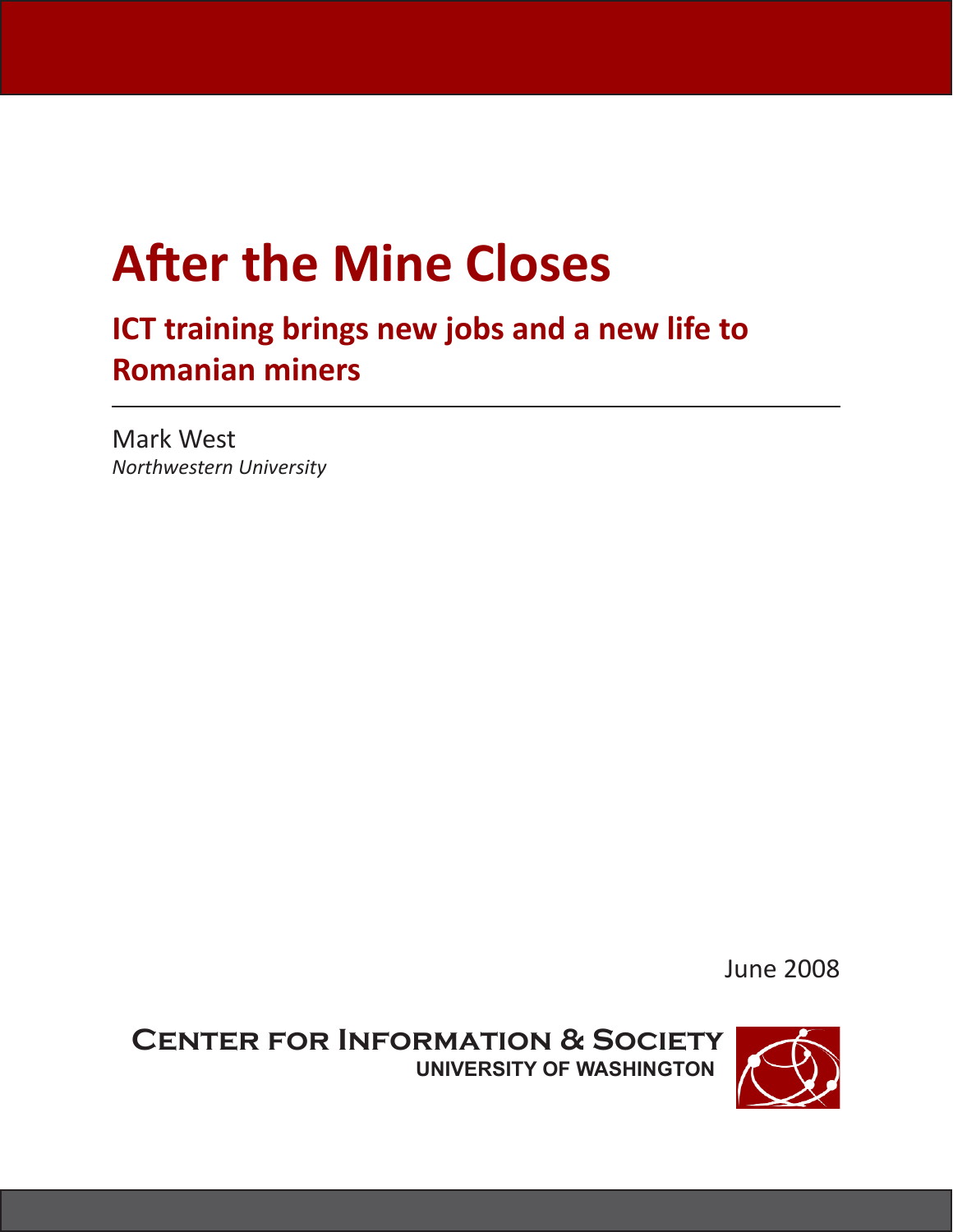#### **Evidence Narratives at the Center for Information & Society**

This paper is part of a project at the Center for Information and Society to broaden and deepen our understanding of the impact of Information and Communication Technologies and Development (ICTD).

Our intention is to choose examples of ICTD implementations carefully and to write about them in such a way that each one, individually, illustrates important aspects of the featured settings and so that, taken together, the examples describe and reveal larger themes about core aspects of ICTD. It is our hope that by being systematic at every stage in the research process we are able to expedite the accumulation of credible and accessible information about the impact of ICTD on individuals and communities.

The ICTD field is filled with success stories extolling the benefits of access to Information Technology. As these often rhetorically powerful and memorable stories describe what can be achieved under the best of conditions, they may distort our understanding of what is achieved more typically, or may fail to describe aspects of their settings or strategies that were crucial to success.

Each setting in which ICTD projects are implemented is unique, but our experience is that with careful attention to the idiosyncrasies and commonalities across settings, patterns soon emerge which reveal more general themes about the qualities of settings, people, and programs that make a difference.

While tension may exist between an organization's desire to feature certain cases and the critical researcher's commitment to rigor, we believe that a methodology built on intensive questioning and attention to detail can yield stories that uncover and communicate an accumulation of credible evidence about why individual programs and larger strategies succeed and fail.

By crafting exemplary stories, by developing and disseminating useful methodological tools, and by promoting these techniques among NGO managers and grant makers, CIS aims to shape a research framework that can fulfill the needs of NGOs and donors, with stories that accurately represent realities in underserved communities, accumulating evidence that serves the ends of rigorous analysis while publicizing good work.

This paper is an example and an experiment in this methodological landscape. It is supported in large part by a grant from Microsoft Community Affairs. Direction, guidance and leadership has been provided by Andrew Gordon of the Daniel J. Evans School of Public Affairs at the University of Washington. Joe Sullivan, staff researcher at the Center for Information and Society, is the lead editor for this project.

Center for Information & Society University of Washington Box 354985 Seattle, WA 98195 +1 206.616.9101

cisinfo@u.washington.edu www.cis.washington.edu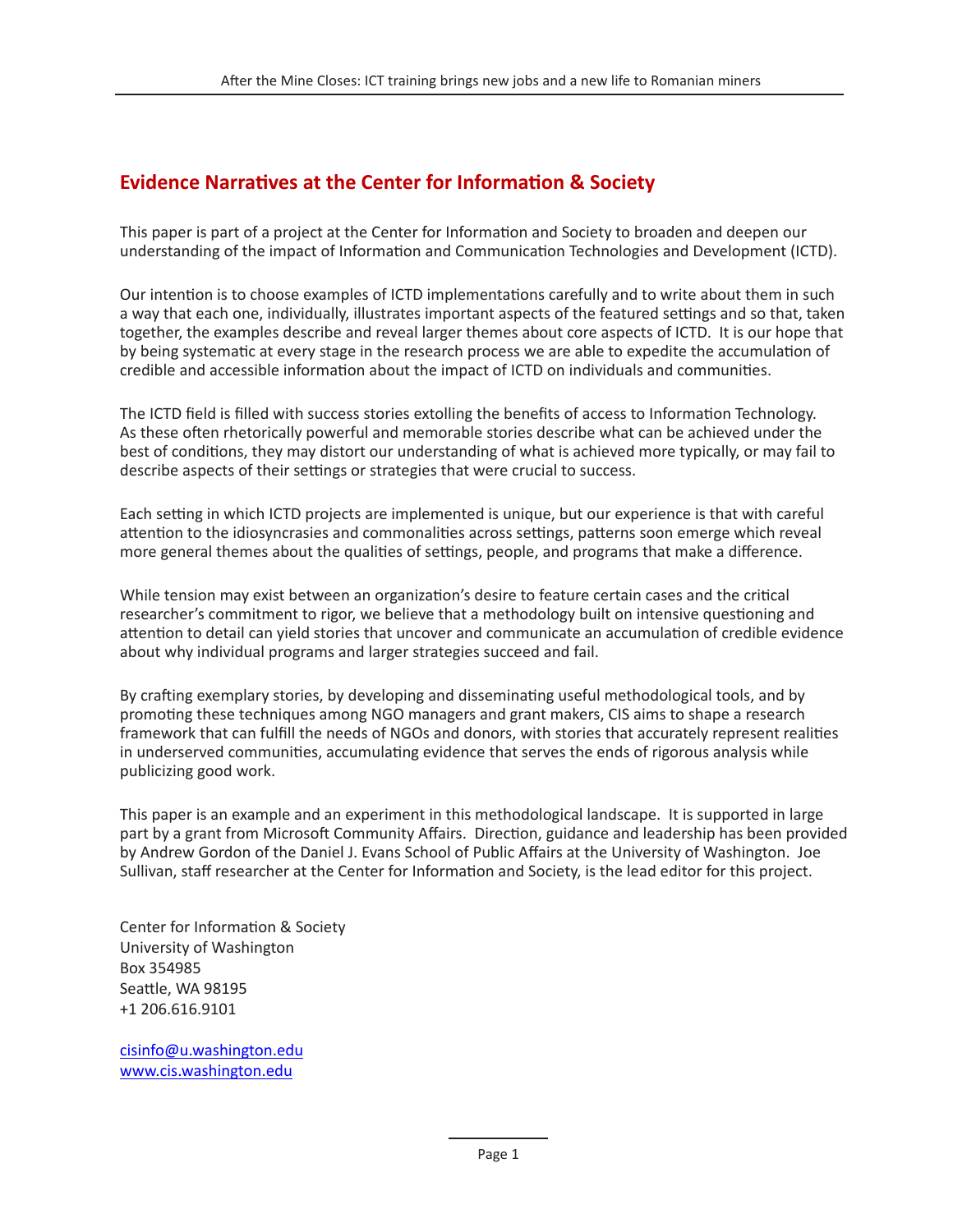Doru hadn't expected that his new profession as a postal worker would be so challenging. He had spent two decades laboring several hundred feet beneath the Earth's surface, alongside hundreds of other Romanian miners, working a seam of gold – as his father and grandfather had done. It was a tradition of "brutal work," Doru says, work that should prepare a man for anything. But his old work did not prepare him for his current job, where bags of letters arrive each morning, and Doru Milosav enters their origins and destinations with speed and precision into the post office computer. His mind is engaged in new and complicated ways thanks to an intensive series of ICT courses offered by a community telecenter in the mining town of Brad.

"I didn't think that the work at the post office would also be difficult," Doru admitted, standing in front of his new workplace a few blocks from the telecenter on a rainy February afternoon. "It requires a

lot of thinking." He uses the computerized Track and Trace system to catalogue all incoming and outgoing mail. A diminutive man with dark hair and a bushy mustache, Doru explains his daily tasks. "When the letters come in the morning I take over the bag with external letters and recommended express letters. I introduce the bar code into the system. I scan all the letters, I click with the mouse where I have to, there are certain documents based on which I have to give away the letters and the express post." Reflecting on the recent hard times in the economically depressed region, Doru concludes: "In this town it's a great job."



*The Tebea mine just outside the town of Brad was both a source of income and identity for the 800 Romanian coal miners who worked there. When the mine closed in 2006, Vasile Tas was able to develop new ICT skills – and now works full-time for the Romanian Parliament..*

### **Closing Mines, Adapting Workers**

When the Brad gold mine closed around 2006, 8,500 miners were laid off. These closures were part of a wider economic restructuring that hit the communities in the Jiu Valley of southwest Romania hard, where over 200,000 miners have been laid off in recent years. The gold mine in this region has been

*"It was like my world collapsed. It was very hard to abandon this field, it had a social impact on us."*

*Doru, on the mines closing and the shifting employment landscape*

operating for 2,000 years, since the times of the early Romanians – the Dacia people. Mining is deeply woven into life, and identity. For most of the first week after the lay-offs Doru couldn't sleep. "It was like my world collapsed," Doru remembered. "It was very hard to abandon this field, it had a social impact on us."

The state provided some unemployment benefits for a year or more, but after state assistance ended, psychological depression associated with unemployment was sharpened by the realities of making ends meet. "I was worried because I had a family that needed to be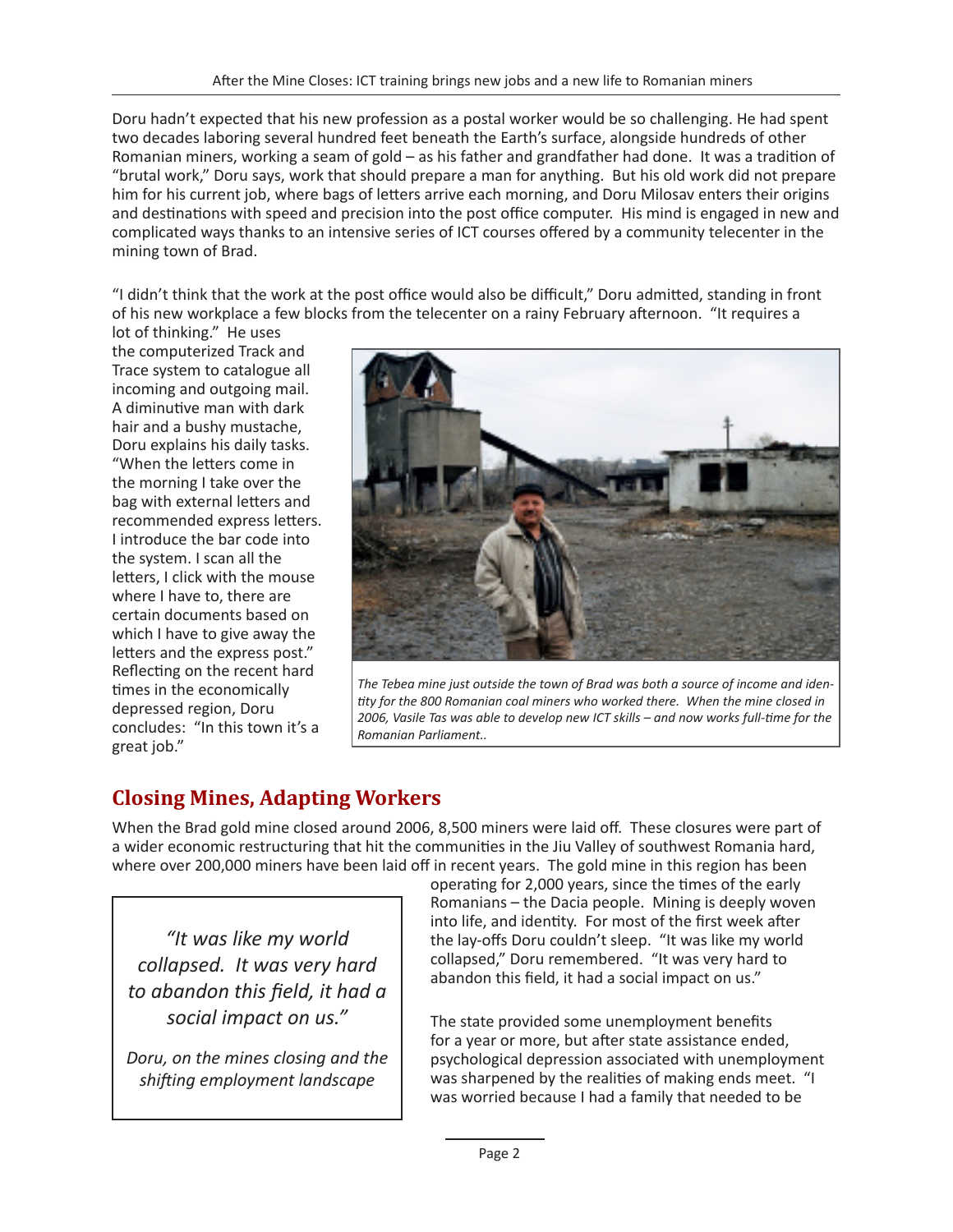supported… I was nervous and worried because I didn't have a job," Doru explained. Other miners shared similar experiences. Rado Sabau, who worked for thirteen years as an underground electrical mechanics manager in the coal mine, put it simply: "I have to feed my family."

#### **The Community Responds with ICT Education**

At the time of the closures many miners were deep into their working lives, with specialized labor skills that would not easily transfer to new lines of work. Reskilling would be a daunting challenge.

The local Brad community

#### **A Difficult Transition**

Inside the now-closed Tebea coal mine complex, Vasile points at the elevators that brought the men down into the bowels of the Earth every day, and then back up into the light. With six men on each side, the two narrow cages would enter the four-meters-indiameter mine shaft and descend "two hundred meters, exactly two hundred meters." Standing a few meters from the shaft, Vasile compared the work now with his former occupation. At fifty-two, and the son of a miner, Vasile has spent his whole life in the mining culture, and he underscores how the mine is woven deeply into their lives. "Yes, in this mine we got used to the very hard work…Even now, when we [mining veterans] meet in the town we tell stories about the mine, we talk about new challenges underground."

When asked about the challenges at his new work, he says that the cultural and economic loss of the mine closures is most significant. Vasile gestures at the surrounding hills: rough land, dotted with the small villages of the Brad region. "Nostalgia gets you from time to time. I am sorry, but I am not the only one…the people living in this area, it was their only income, they regretted deeply, they don't have another income."

telecenter – Association Maria – developed a two-pronged approach to respond to this need: intensive re-training in computer courses that would introduce a comprehensive new skill set, and also a careful training method to rebuild self-esteem and trust. The e-skills program offers eight modules of the Microsoft Unlimited Potential (UP) curriculum. For some students, only a few modules are needed. For



*The Association Maria, led by Mariana Pavel (center), set out to re-skill the unemployed of Brad after two mine closures laid off 9,500 residents. Graduates, like postal worker Doru Milosav (right), have found new jobs and a new life after mastering the e-skills much-needed in the growing Romanian economy.*

others, like Doru, all eight courses are required.

Speaking with a smile about her former student, telecentre director Mariana Pavel remembered Doru really struggling in the beginning: "he didn't have self-confidence." Sitting near Mariana during a joint interview in his old training room at the Association Maria, Doru admitted his teacher was right, adding "I didn't have the necessary skills at the beginning." Doru explained the experience of returning to the classroom: "I hadn't learned for such a long time, I didn't have any contact with the computer, I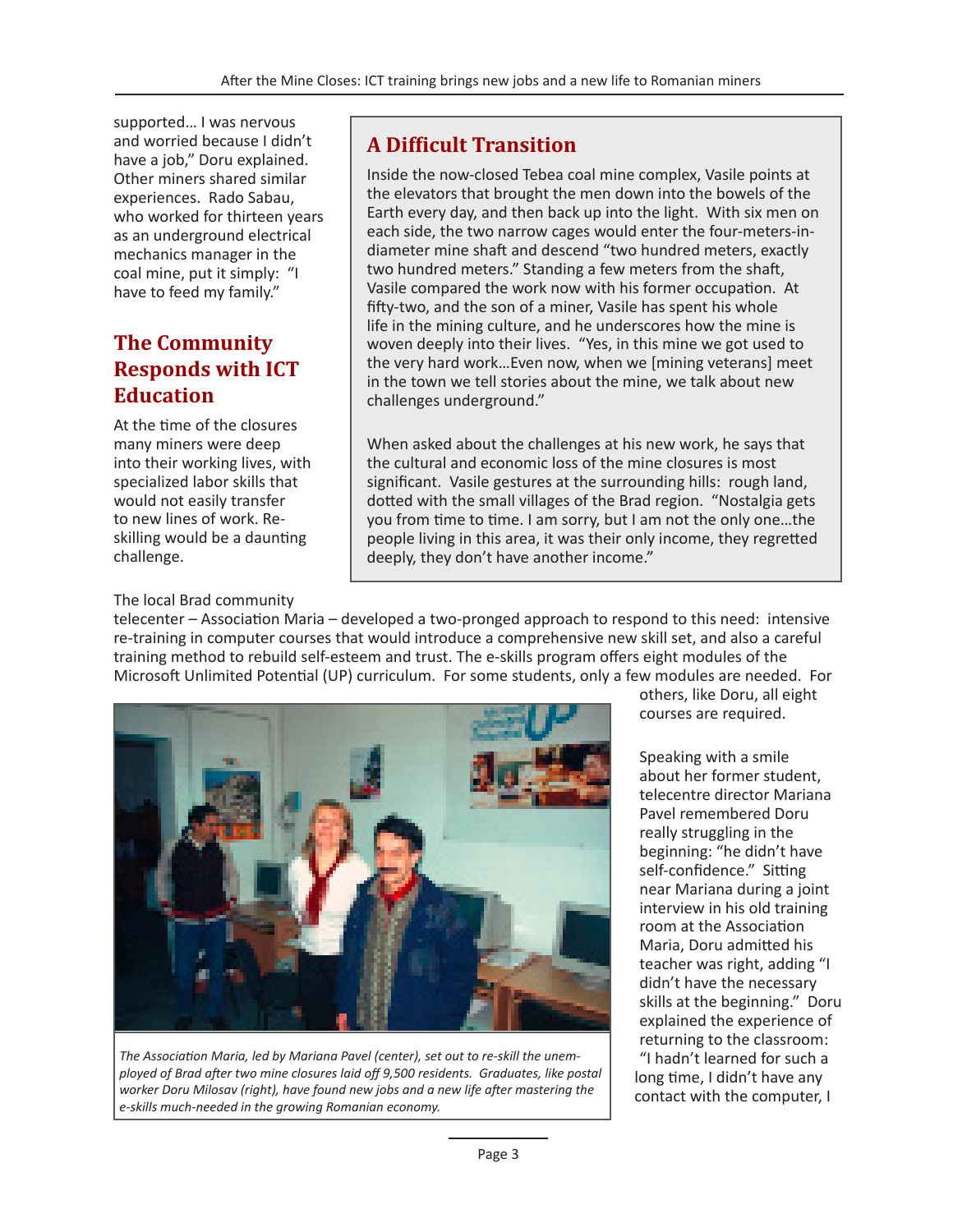didn't have time…I was part of the first graduating class of Mathematics and Physics here in Brad. In the 80s there were no computers. I had some idea about it because my nephew had a computer and he was playing on it. But it seemed difficult for me at the beginning."

Like Doru, many miners face high barriers to formal learning. Rado, forty-years-old, describes the social and intellectual shift required at a time in their lives where new learning is not intuitive. It takes practice. "Of course there had been a major change in my life, this is the truth. In the mining field we were used to working with people, but this was over. Suddenly we have reached an age at which I don't know how many people can change, not necessarily the job, but actually their life," he said.

### **Changing Lives**

In order to find secure employment, Doru and other out-of-work miners pursued ICT training at Association Maria. Some, like Doru, have found secure positions that incorporate e-skills. Rado, for example, is an assistant manager at the Petrom gas station in Brad. Vasile Tas, a second generation coal miner with over 20 years experience, is now a deputy councilor working for the national parliament in the Brad region. The trainings that led to these new careers are provided by a network of ICT development programs supported by an NGO called Educating for an Open Society, or EOS. Based in Timisoara in western Romania, EOS supports eighteen telecentres across the country.

For unemployed miners attempting to re-enter the workforce, ICT skills training, provided in a supportive context may make a difference. Rado explains: "At every interview, at every company, the first thing they would ask was if I knew how to work on a computer." To face the reality, Rado enrolled in the ICT courses, and had to start from the basics. "It's very hard to just start learning about the computers, it was like learning ABCs." But he quickly added, "I wasn't scared because, whether I liked it or not, I had to learn."

For Rado, the learning paid off. When asked about the role of e-skills in managing the gas station, Rado laughed. "I use almost everything I have learned: Excel for tables, Internet, electronic post – email for everything that comes from Bucharest from the mother company, and I send them the answer. My job

*"I use almost everything I have learned: Excel for tables, Internet, electronic post – email for everything that comes from Bucharest from the mother company, and I send them the answer. My job requires ten hours per day in front of the computer at the Petrom gas station, my job is all about that, daily, even on Saturday and Sunday."*

*Rado, on the role of ICT-skills for working at the petrol station*

requires ten hours per day in front of the computer at the Petrom gas station, my job is all about that, daily, even on Saturday and Sunday."

The competition for jobs is always tough, but with so many unemployed in the Jiu Valley, it is an especially difficult market. However, the trainings noticeably help job candidates. Doru, the gold miner, matter-of-factly recounts how he beat out eight other applicants. "I saw an offer here at the post office. We needed to draw up a file in order to be hired…certificates, police clearance, documents," Doru explained. As the oldest applicant, he was nervous during the application process. He submitted his file, gave an interview, took a series of exams, and then got the job.

What was the role of his ICT training? "They didn't tell me at the moment, but when I came here, at the post office in Brad, yes, they saw the diploma…I had this diploma in my file and they said that it was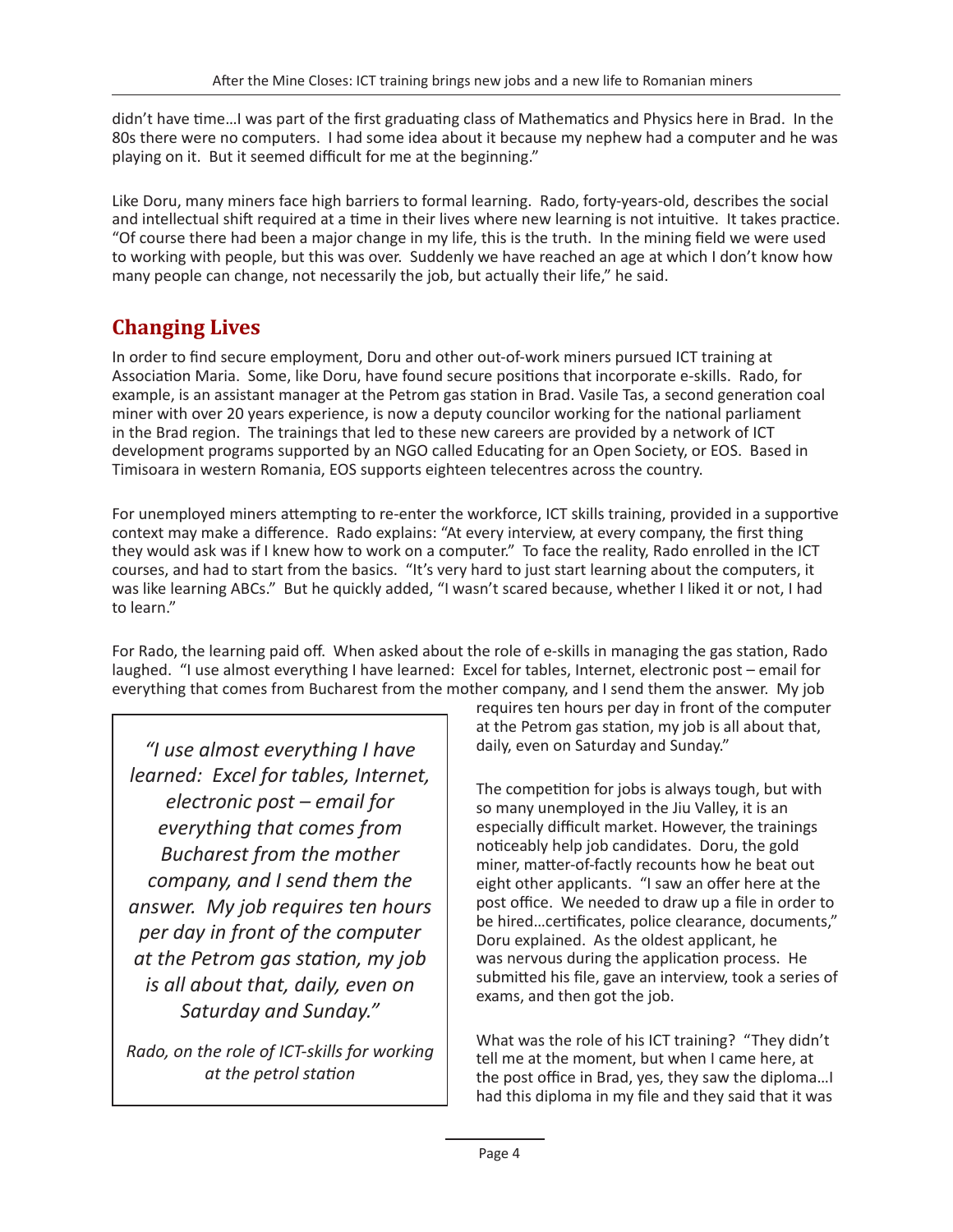very good that I had done this, that it would help me a lot in my work."

Vasile describes a similar experience. He saw the posting for the position with the parliament, and when he read that it required IT skills he signed up at Association Maria. The first two courses provided just what he needed: the ability to write documents, and to send them by email to parliament in the capital city of Bucharest. Vasile emphasizes that he is not unusual in this transformation, citing a couple of other coal miners from the courses who have now found positions: one is now a road engineer, the other does PR communications as secretary at a firm. Was the ICT training necessary? "Categorically," Vasile responds without hesitation. "It would be impossible without these skills."



*Proud of their Roman heritage, cities and towns across Romania – like the mining town of Brad – boast their cultural roots through statues depicting the mythical Romulus and Remus.*

#### **Building Skills, Expanding Productivity**

Two hundred thousand jobs are not easily replaced. However new work, industry, and production arrangements must be developed in the Jiu Valley. Slowly and methodically Association Maria is moving in this direction. In 2006, the first year the trainings began, the telecenter trained 360 students. In 2007, another 400. Programs have begun to support training for particular industries, such as local textiles.

Florin Oarisan, a local textile factory director, argues that productivity has increased since Association Maria began training some of its underskilled workers across the organization: in "the export

departments, the salary department, the production department." One training graduate, Stefonia Tripa, credits her increased productivity as a salary technician to her training at Association Maria. "Now it's much easier. I work faster, I know more things now. Salary details, our girls are paid in terms of how much they produce. In Excel we keep a record of how much they produce daily and we even introduce the time keeping."

The widespread economic restructuring that is occurring, as reliance on natural resource extraction gives way to new forms of economic development, continues to drive dramatic change for the people of southwest Romania. However one key to managing this transition is education and training of knowledge workers, skilled for the information age. And thanks to organizations like EOS and Association Maria, new, successful models are emerging.